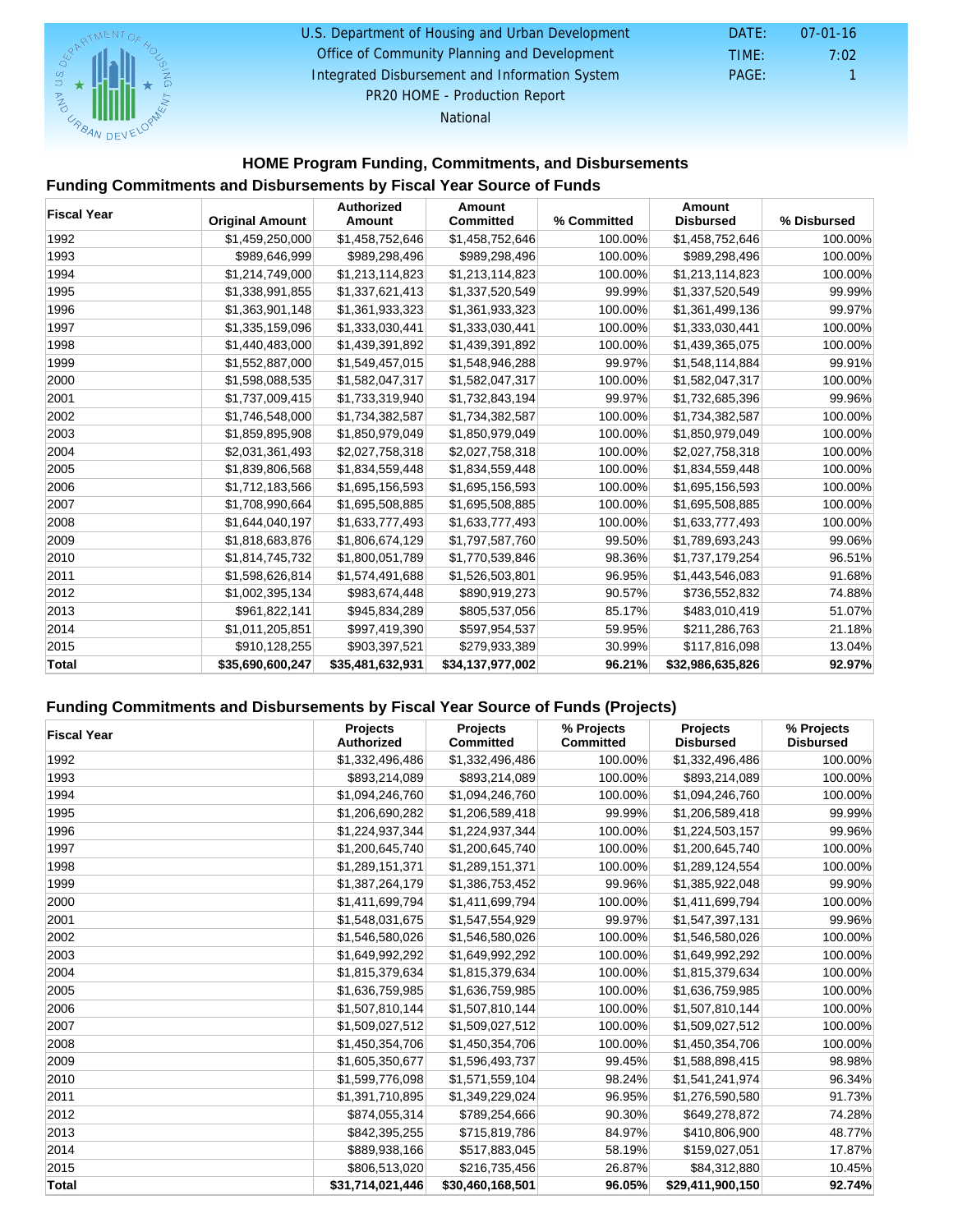| 7:02              |
|-------------------|
| 2                 |
|                   |
|                   |
|                   |
| \$156,206,422,777 |
| 4.23              |
|                   |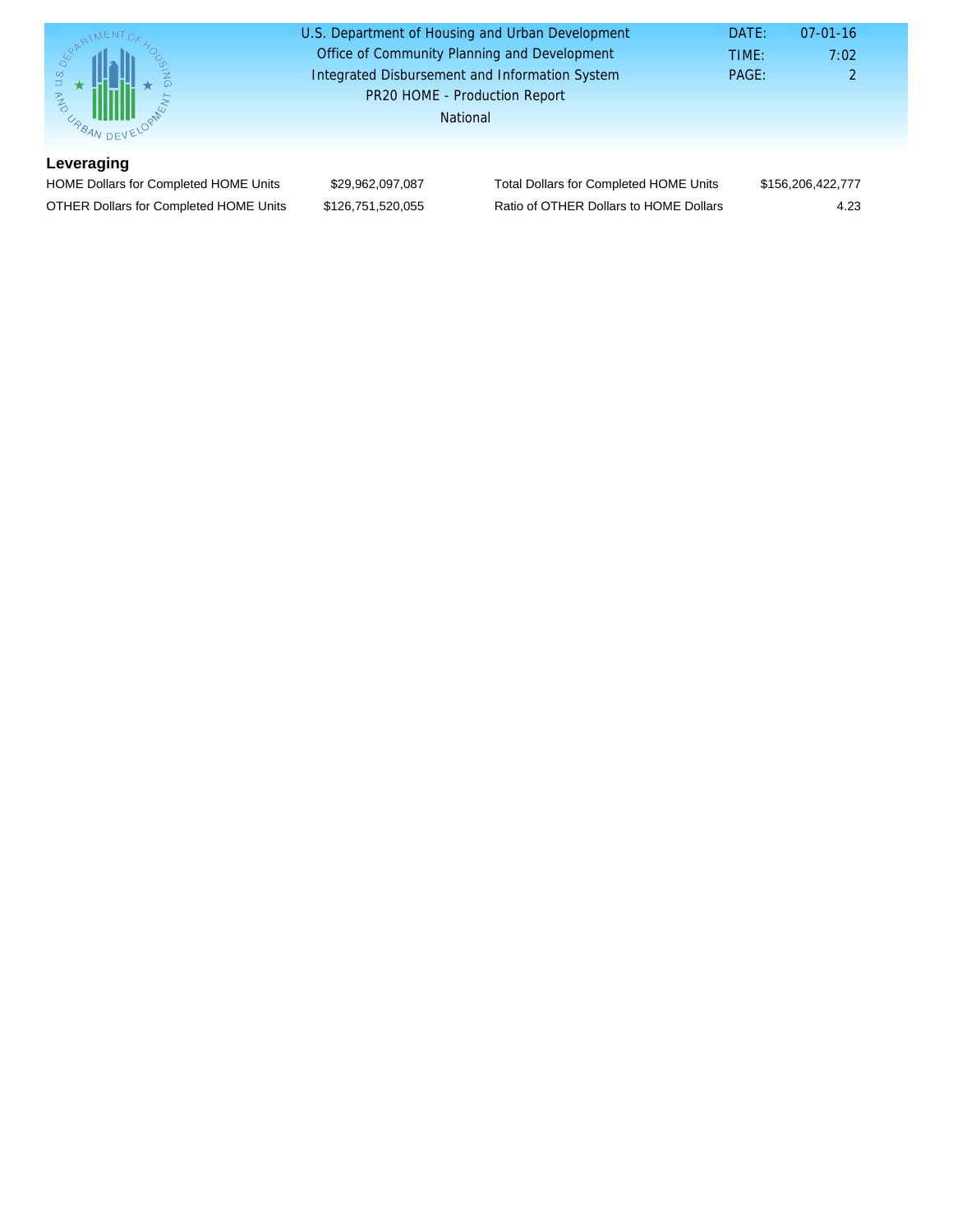# U.S. Department of Housing and Urban Development DATE: 07-01-16

## Office of Community Planning and Development

 DATE: TIME: PAGE: 3 7:02

Integrated Disbursement and Information System PR20 HOME - Production Report

National

#### Program Production by Fiscal Year

|                     | <b>Disbursements</b>      |                        |                      |                                     |
|---------------------|---------------------------|------------------------|----------------------|-------------------------------------|
|                     | for Completed<br>Projects |                        | <b>Disbursements</b> | <b>Completed TBRA</b><br>households |
|                     |                           | <b>Completed Units</b> | for TBRA Projects    |                                     |
| Activity in FY 1992 | 12,723,888                | 811                    | \$283,843            | 120                                 |
| Activity in FY 1993 | 394,928,643               | 21,606                 | \$10,841,075         | 2,048                               |
| Activity in FY 1994 | 1,109,740,220             | 58,512                 | \$38,786,781         | 7,298                               |
| Activity in FY 1995 | 930,433,788               | 53,228                 | \$25,142,418         | 8,324                               |
| Activity in FY 1996 | 1,054,436,124             | 64,727                 | \$32,308,162         | 9,574                               |
| Activity in FY 1997 | 1,110,152,140             | 70,978                 | \$32,181,651         | 11,120                              |
| Activity in FY 1998 | 1,043,706,905             | 69,361                 | \$28,722,259         | 9,388                               |
| Activity in FY 1999 | 997,059,751               | 63,144                 | \$23,858,212         | 7,761                               |
| Activity in FY 2000 | 1,175,470,851             | 68,102                 | \$18,769,415         | 7,689                               |
| Activity in FY 2001 | 1,209,611,649             | 63,539                 | \$40,372,293         | 12,208                              |
| Activity in FY 2002 | 1,324,041,666             | 67,275                 | \$37,401,498         | 13,893                              |
| Activity in FY 2003 | 1,424,394,512             | 65,696                 | \$32,903,133         | 12,875                              |
| Activity in FY 2004 | 1,350,001,829             | 61,702                 | \$38,702,117         | 15,173                              |
| Activity in FY 2005 | 1,480,241,492             | 64,025                 | \$61,285,483         | 24,789                              |
| Activity in FY 2006 | 1,550,452,300             | 64,257                 | \$59,930,812         | 18,566                              |
| Activity in FY 2007 | 1,762,708,173             | 61,373                 | \$60,606,939         | 19,644                              |
| Activity in FY 2008 | 1,564,489,532             | 55,483                 | \$58,267,099         | 23,362                              |
| Activity in FY 2009 | 1,404,479,916             | 47,876                 | \$64,308,813         | 18,028                              |
| Activity in FY 2010 | 1,413,720,124             | 49,285                 | \$52,657,288         | 17,666                              |
| Activity in FY 2011 | 1,361,508,081             | 44,874                 | \$51,143,211         | 16,109                              |
| Activity in FY 2012 | 1,204,938,909             | 40,252                 | \$47,971,676         | 13,199                              |
| Activity in FY 2013 | 950,363,140               | 31,640                 | \$54,735,267         | 15,245                              |
| Activity in FY 2014 | 606,029,536               | 21,482                 | \$45,436,453         | 12,193                              |
| Activity in FY 2015 | 266, 158, 357             | 12,534                 | \$22,919,929         | 7,277                               |
| Activity in FY 2016 | 60,795,534                | 5,034                  | \$11,767,938         | 2,769                               |
| Total               | 26,762,587,060            | 1,226,796              | \$951,303,762        | 306,318                             |

## Reservations/Commitments/Disbursements for CHDOs

| <b>Fiscal Year</b> | Amount of HOME<br><b>Funds Reserved</b> | % Reserved | Amount of CHDO<br><b>Funds Committed</b> | % of Reserved<br>Amount<br>Committed | Amount of CHDO<br><b>Funds Disbursed</b> | % of Reserved<br>Amount<br>Disbursed |
|--------------------|-----------------------------------------|------------|------------------------------------------|--------------------------------------|------------------------------------------|--------------------------------------|
| 1992               | 330,008,052                             | 22.61%     | 312,422,449                              | 94.67%                               | 312,422,449                              | 94.67%                               |
| 1993               | 225,834,818                             | 22.82%     | 215,779,233                              | 95.55%                               | 215,779,233                              | 95.55%                               |
| 1994               | 283,876,747                             | 23.37%     | 271,271,749                              | 95.56%                               | 271,271,749                              | 95.56%                               |
| 1995               | 308,102,889                             | 23.01%     | 294,291,885                              | 95.52%                               | 294,291,885                              | 95.52%                               |
| 1996               | 304,284,657                             | 22.31%     | 285,631,814                              | 93.87%                               | 285,631,814                              | 93.87%                               |
| 1997               | 298,032,594                             | 22.32%     | 281,003,287                              | 94.29%                               | 281,003,287                              | 94.29%                               |
| 1998               | 317,427,989                             | 22.04%     | 308,124,722                              | 97.07%                               | 308,097,905                              | 97.06%                               |
| 1999               | 336,458,028                             | 21.67%     | 322,213,847                              | 95.77%                               | 322,213,847                              | 95.77%                               |
| 2000               | 346,996,371                             | 21.71%     | 336,328,064                              | 96.93%                               | 336,328,064                              | 96.93%                               |
| 2001               | 395,082,644                             | 22.74%     | 379,370,952                              | 96.02%                               | 379,269,486                              | 96.00%                               |
| 2002               | 385,068,676                             | 22.05%     | 371,405,495                              | 96.45%                               | 371,405,495                              | 96.45%                               |
| 2003               | 398,559,976                             | 21.43%     | 388,948,357                              | 97.59%                               | 388,948,357                              | 97.59%                               |
| 2004               | 419,354,579                             | 20.64%     | 409,029,908                              | 97.54%                               | 409,029,908                              | 97.54%                               |
| 2005               | 388,828,973                             | 21.13%     | 380,945,381                              | 97.97%                               | 380,945,381                              | 97.97%                               |
| 2006               | 358,435,913                             | 20.93%     | 351,221,956                              | 97.99%                               | 351,221,956                              | 97.99%                               |
| 2007               | 352,061,609                             | 20.60%     | 345,717,627                              | 98.20%                               | 345,717,627                              | 98.20%                               |
| 2008               | 361,446,837                             | 21.99%     | 355,113,927                              | 98.25%                               | 355,113,927                              | 98.25%                               |
| 2009               | 394,412,076                             | 21.69%     | 385,258,000                              | 97.68%                               | 382,223,440                              | 96.91%                               |
| 2010               | 380,992,458                             | 20.99%     | 371,473,310                              | 97.50%                               | 358,753,580                              | 94.16%                               |
| 2011               | 340,620,988                             | 21.31%     | 325,510,075                              | 95.56%                               | 308,997,358                              | 90.72%                               |
| 2012               | 208,562,025                             | 20.81%     | 195,589,644                              | 93.78%                               | 171,135,150                              | 82.05%                               |
| 2013               | 185,950,083                             | 19.33%     | 174,190,038                              | 93.68%                               | 124,552,087                              | 66.98%                               |
| 2014               | 167,845,535                             | 16.60%     | 151,856,156                              | 90.47%                               | 70,575,224                               | 42.05%                               |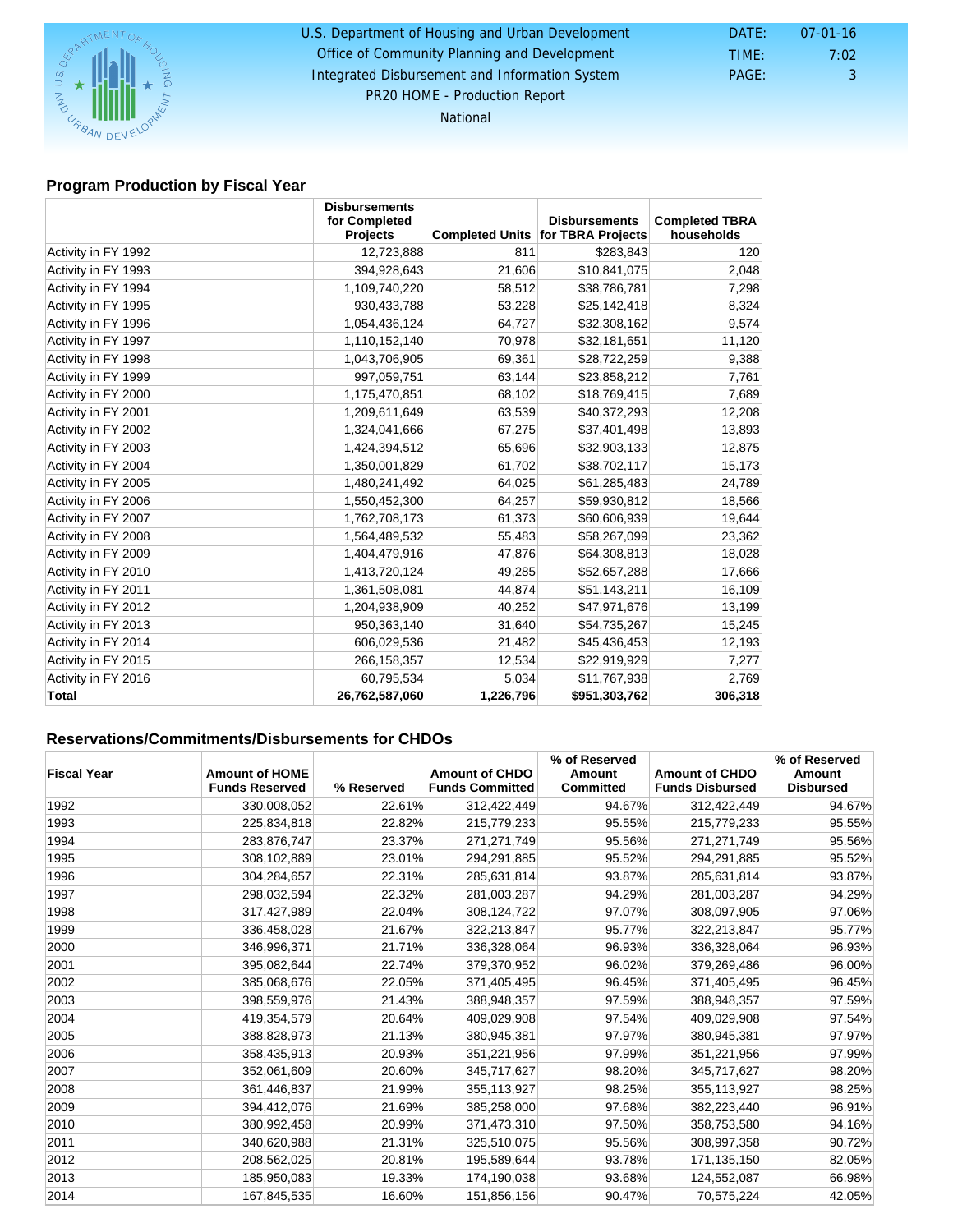#### DATE: TIME: PAGE: 4 7:02 U.S. Department of Housing and Urban Development DATE: 07-01-16 Office of Community Planning and Development Integrated Disbursement and Information System PR20 HOME - Production Report

National

| Fiscal Year | Amount of HOME<br><b>Funds Reserved</b> | % Reserved | Amount of CHDO<br>⊦Funds Committed | % of Reserved<br>Amount<br>Committed | Amount of CHDO<br><b>Funds Disbursed</b> | % of Reserved<br>Amount<br>Disbursed |
|-------------|-----------------------------------------|------------|------------------------------------|--------------------------------------|------------------------------------------|--------------------------------------|
| 2015        | 79.842.264                              | 8.77%      | 65.707.363                         | 82.30%                               | 26.460.835                               | 33.14%                               |
| Total       | 7,568,086,781                           | 21.20%     | 7.278.405.241                      | 96.17%                               | 7.051.390.045                            | 93.17%                               |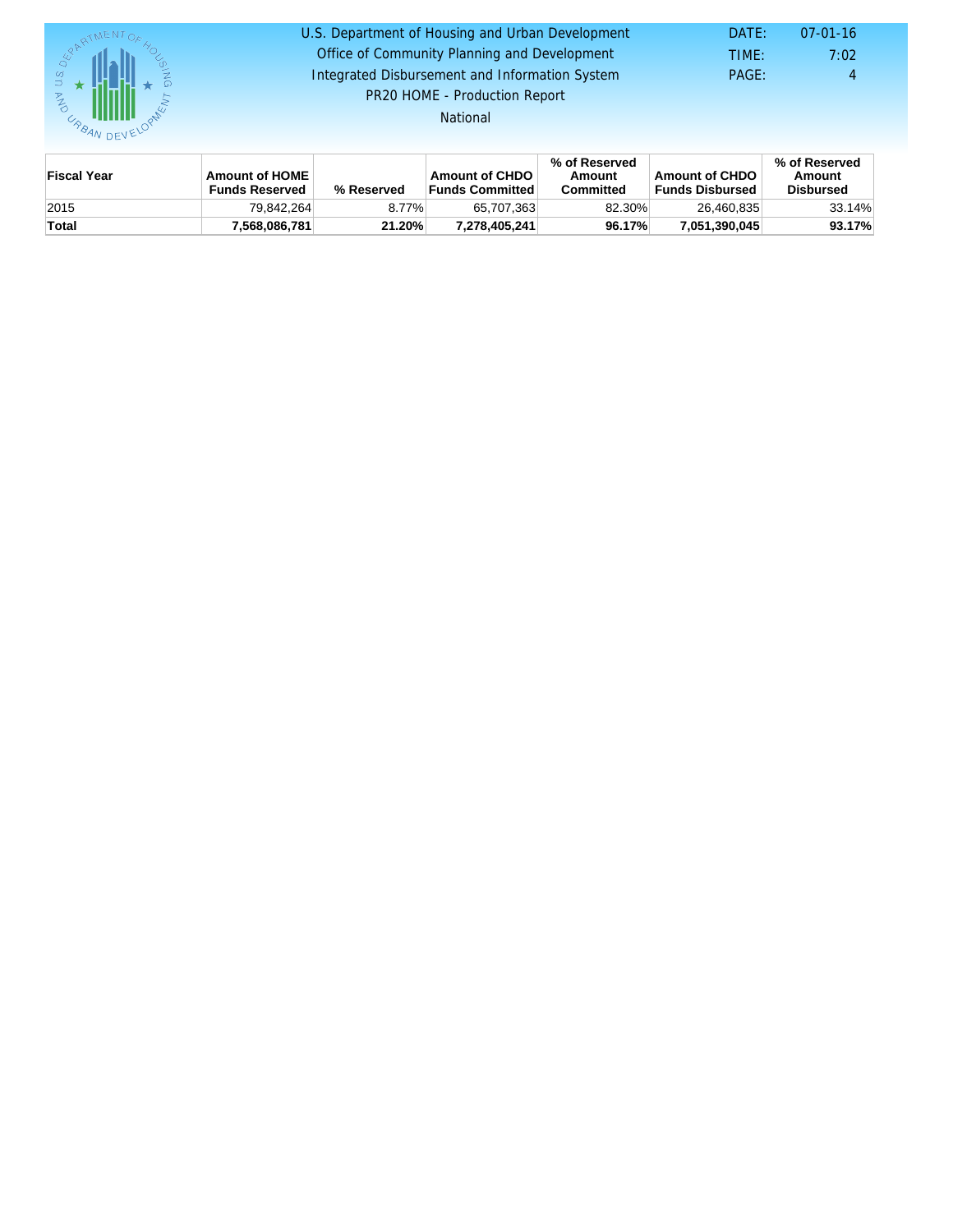| U.S. Department of Housing and Urban Development | DATE: | 07-01-16     |
|--------------------------------------------------|-------|--------------|
| Office of Community Planning and Development     | TIME: | 7:02         |
| Integrated Disbursement and Information System   | PAGE: | $\mathbf{b}$ |
| PR20 HOME - Production Report                    |       |              |
| National                                         |       |              |

### Lower Income Benefit (Based on occupants of completed projects and recipients of TBRA)

| % of MEDIAN               | % TBRA          | % OCCUPIED          | % TBRA and OCCUPIED | % OCCUPIED             | % OCCUPIED             |
|---------------------------|-----------------|---------------------|---------------------|------------------------|------------------------|
| <b>INCOME</b>             | <b>FAMILIES</b> | <b>RENTAL UNITS</b> | <b>RENTAL UNITS</b> | <b>HOMEOWNER UNITS</b> | <b>HOMEBUYER UNITS</b> |
| $0 - 30%$                 | 79.18%          | 43.90%              | 58.02%              | 30.58%                 | 5.90%                  |
| $31 - 50%$                | 17.62%          | 39.18%              | 30.55%              | 36.92%                 | 23.76%                 |
| Subtotal 0 - 50%          | 96.80%          | 83.08%              | 88.57%              | 67.50%                 | 29.65%                 |
| $51 - 60%$                | 2.51%           | 13.98%              | 9.39%               | 14.33%                 | 23.00%                 |
| Subtotal 0 - 60%          | 99.31%          | 97.06%              | 97.96%              | 81.83%                 | 52.65%                 |
| $61 - 80%$                | 0.69%           | 2.94%               | 2.04%               | 18.17%                 | 47.35%                 |
| Total                     | 100.00%         | 100.00%             | 100.00%             | 100.00%                | 100.00%                |
| <b>REPORTED As VACANT</b> |                 | 6598                |                     | 267                    | 823                    |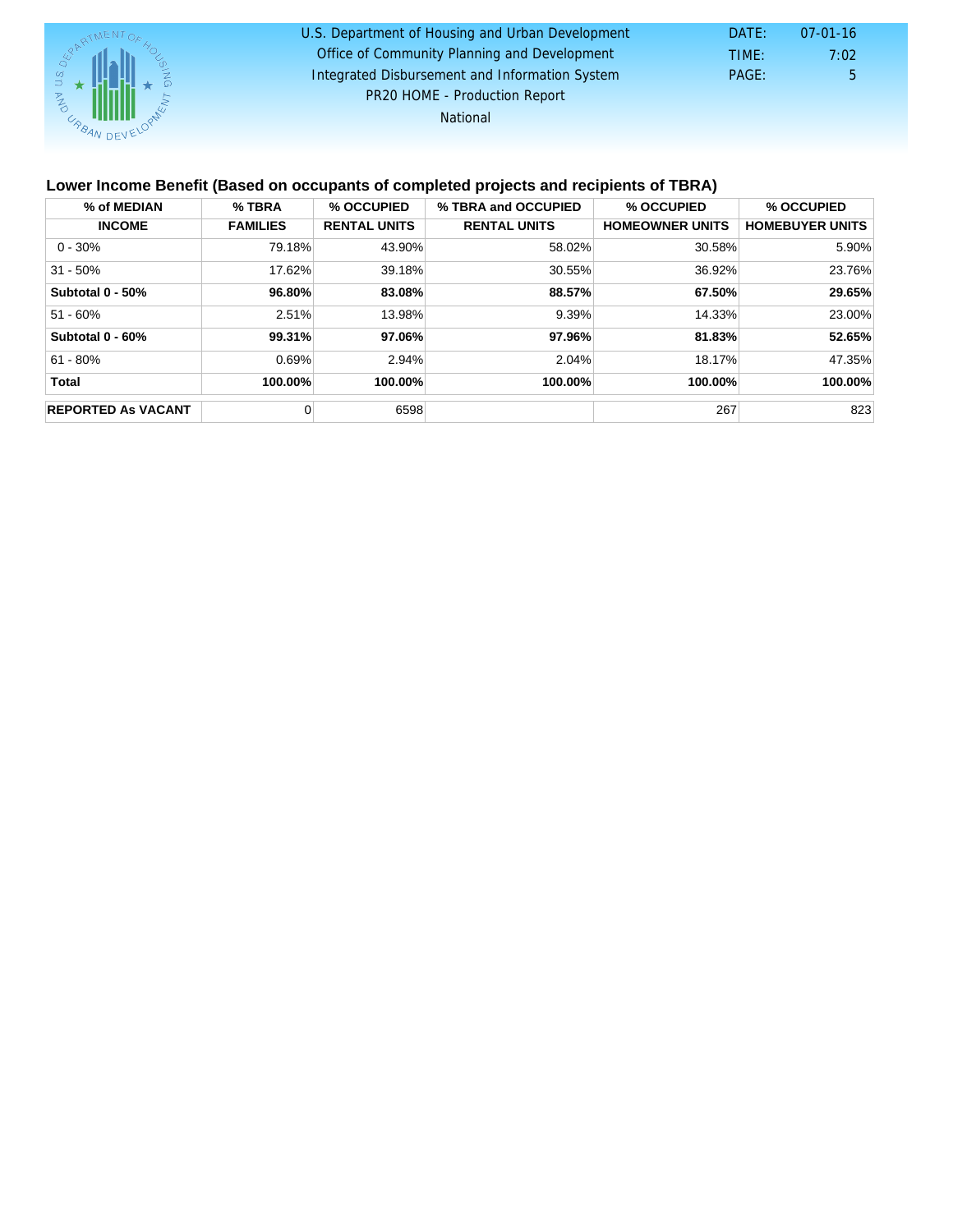| U.S. Department of Housing and Urban Development | DATE: | $07-01-16$ |
|--------------------------------------------------|-------|------------|
|                                                  |       |            |
| Office of Community Planning and Development     | TIME: | 7:02       |
| Integrated Disbursement and Information System   | PAGE: | 6          |
| PR20 HOME - Production Report                    |       |            |

National

## COMMITMENTS

## Committed Activity Commitments

| <b>ACTIVITY</b>  | RENTAL        | <b>HOMEBUYER</b> | <b>HOMEOWNER</b> | TOTAL         | % of FUNDS |
|------------------|---------------|------------------|------------------|---------------|------------|
| Rehabilitation   | 496,626,731   | 87.970.090       | 135.379.464      | 719.976.285   | 29.78%     |
| New Construction | 1,206,452,555 | 243,022,629      | N/A              | 1,449,475,184 | 59.96%     |
| Aquisition       | 26.438.520    | 38,843,354       | N/A              | 65.281.875    | 2.70%      |
| <b>TBRA</b>      | 182,600,466   | N/A              | N/A              | 182,600,466   | 7.55%      |
| Total            | 1.912.118.272 | 369.836.073      | 135.379.464      | 2,417,333,810 | 100.00%    |
| % of FUNDS       | 79.1%         | 15.3%            | 5.6%             |               | 100.00%    |

## Committed Units by Tenure and Activity

| <b>Activity Units</b> | RENTAL | <b>HOMEBUYER</b> | <b>HOMEOWNER</b> | <b>TOTAL</b> | % of UNITS |
|-----------------------|--------|------------------|------------------|--------------|------------|
| Rehabilitation        | 4.444  | 594              | 1,406            | 6.444        | 35.86%     |
| New Construction      | 8,119  | 2,148            | N/A              | 10.267       | 57.13%     |
| Aquisition            | 87     | 1.172            | N/A              | 1.259        | 7.01%      |
| Total                 | 12.650 | 3,914            | 1.406            | 17.970       | 100.00%    |
| % of UNITS            | 70.4%  | 21.8%            | 7.8%             |              | 100.00%    |
| <b>TBRA</b>           | 25,085 | N/A              | N/A              | 25,085       |            |

## Committed Activity Disbursements

| <b>ACTIVITY</b>  | <b>RENTAL</b> | <b>HOMEBUYER</b> | <b>HOMEOWNER</b> | <b>TOTAL</b>  | % of UNITS |
|------------------|---------------|------------------|------------------|---------------|------------|
| Rehabilitation   | 404,282,923   | 66,806,494       | 92,755,654       | 563,845,071   | 29.60%     |
| New Construction | 962,732,577   | 192,109,221      | N/A              | 1,154,841,797 | 60.62%     |
| Aquisition       | 18,196,066    | 30,635,188       | N/A              | 48,831,254    | 2.56%      |
| <b>TBRA</b>      | 137,561,772   | N/A              | N/A              | 137.561.772   | 7.22%      |
| Total            | 1,522,773,338 | 289,550,902      | 92,755,654       | 1,905,079,894 | 100.00%    |
| % of UNITS       | 79.9%         | 15.2%            | 4.9%             |               | 100.00%    |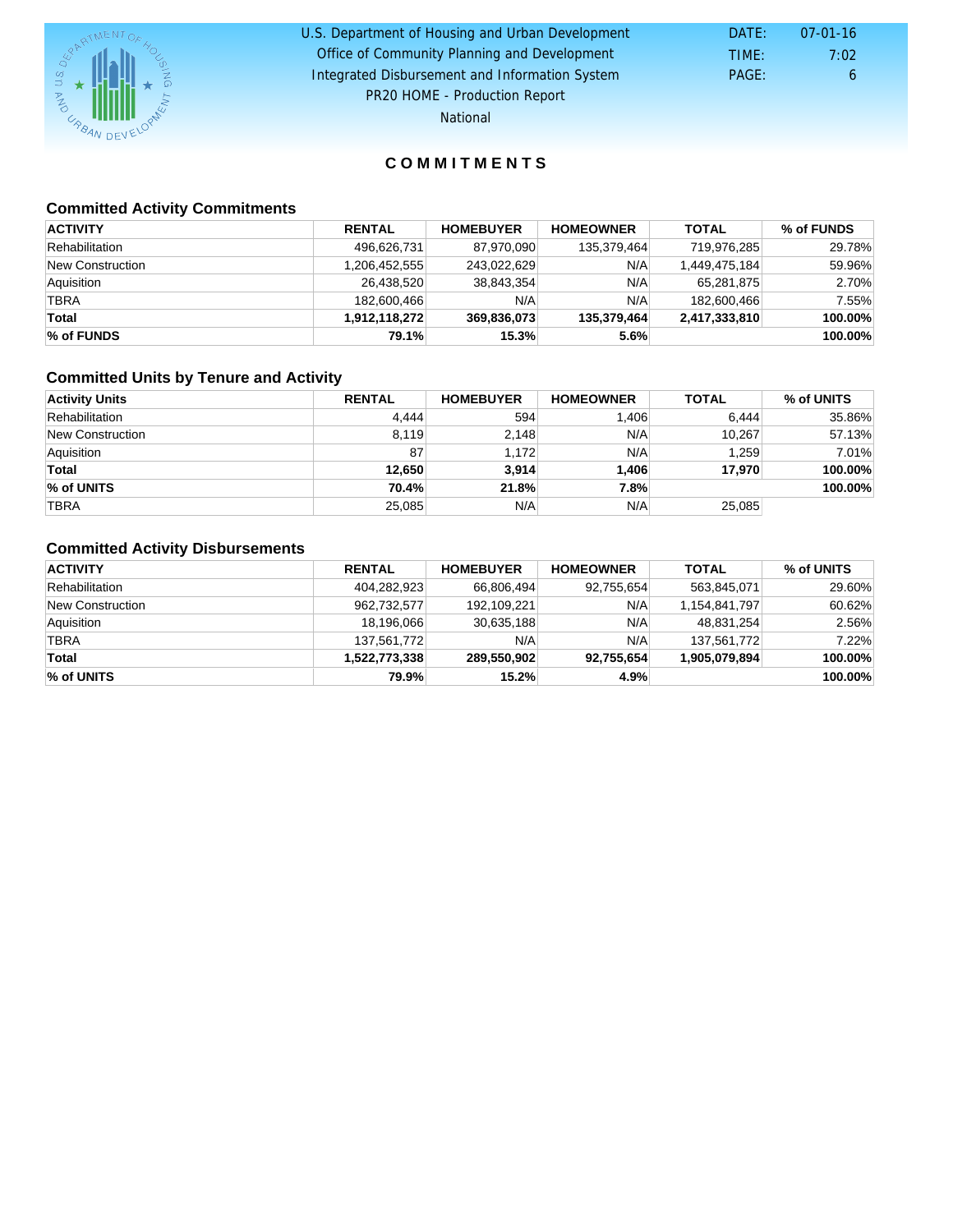#### DATE: TIME: PAGE: 7 7:02 U.S. Department of Housing and Urban Development DATE: 07-01-16 Office of Community Planning and Development Integrated Disbursement and Information System PR20 HOME - Production Report

National

## C O M P L E T I O N S

## Project Funding Completions by Activity Type and Tenure

| <b>ACTIVITY</b>  | RENTAL         | <b>HOMEBUYER</b> | <b>HOMEOWNER</b> | <b>TOTAL</b>   | % of FUNDS |
|------------------|----------------|------------------|------------------|----------------|------------|
| Rehabilitation   | 6,426,439,084  | 1,303,854,572    | 5,316,041,044    | 13,046,334,699 | 42.24%     |
| New Construction | 9,370,475,226  | 2,876,024,001    | 201.229          | 12,246,700,456 | 39.65%     |
| Aquisition       | 581.466.205    | 4,069,295,728    | 155.222          | 4,650,917,155  | 15.06%     |
| <b>TBRA</b>      | 941.611.036    | N/A              | N/A              | 941,611,036    | 3.05%      |
| Total            | 17,319,991,550 | 8.249.174.301    | 5,316,397,495    | 30,885,563,346 | 100.00%    |
| % of FUNDS       | 56.1%          | 26.7%            | 17.2%            |                | 100.00%    |

### Units Completed by Activity Type and Tenure

| <b>ACTIVITY Units</b> | RENTAL  | <b>HOMEBUYER</b> | <b>HOMEOWNER</b> | TOTAL     | % of UNITS |
|-----------------------|---------|------------------|------------------|-----------|------------|
| Rehabilitation        | 239.064 | 44.491           | 238,810          | 522.365   | 42.35%     |
| New Construction      | 226.209 | 82.176           |                  | 308.393   | 25.00%     |
| Aquisition            | 19.845  | 382.732          | 12               | 402.589   | 32.64%     |
| Total                 | 485.118 | 509.399          | 238.830          | 1,233,347 | 100.00%    |
| % of UNITS            | 39.3%   | 41.3%            | 19.4%            |           | 100.00%    |
| TBRA                  | 316.930 | N/A              | N/A              | 316,930   |            |

## HOME Cost per Unit by Activity Type and Tenure (Based on Completions)

| <b>ACTIVITY</b>  | RENTAL | <b>HOMEBUYER</b> | <b>HOMEOWNER</b> | AVERAGE |
|------------------|--------|------------------|------------------|---------|
| Rehabilitation   | 26.882 | 29,306           | 22.261           | 24,976  |
| New Construction | 41.424 | 34.998           | 25,154           | 39,711  |
| Aquisition       | 29,300 | 10.632           | 12,935           | 11,553  |
| AVERAGE          | 33,762 | 16.194           | 22,260           | 24,279  |
| <b>TBRA</b>      | 3,226  | N/A              | N/A              | 3,226   |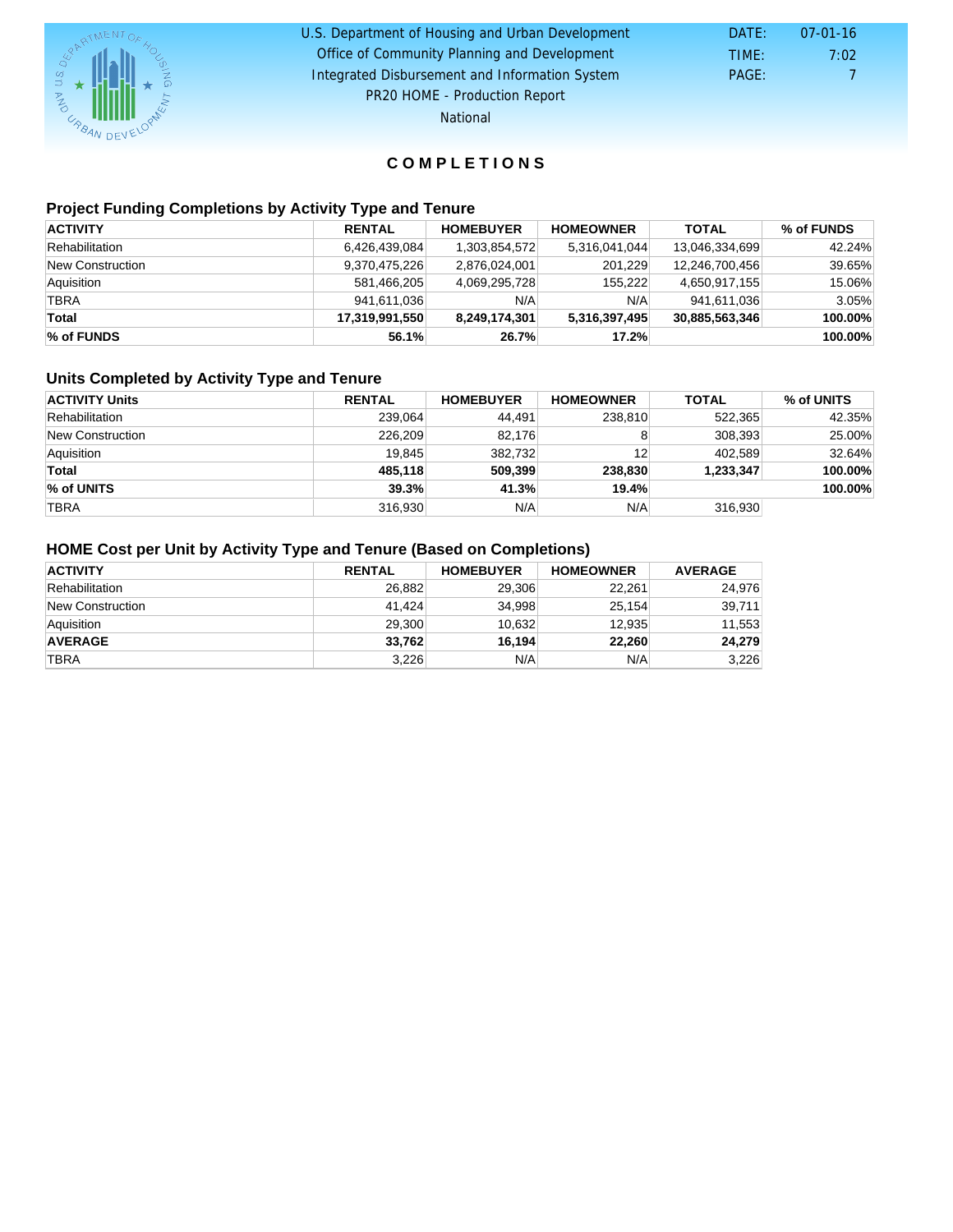| U.S. Department of Housing and Urban Development | DATE: | 07-01-16 |
|--------------------------------------------------|-------|----------|
| Office of Community Planning and Development     | TIME: | 7:02     |
| Integrated Disbursement and Information System   | PAGE: | 8        |
| PR20 HOME - Production Report                    |       |          |

National

## BENEFICIARY CHARACTERISTICS Completed Units

## Units By Number of Bedrooms

|               | <b>RENTAL UNITS</b> |                | <b>HOMEBUYER UNITS</b> |         | <b>HOMEOWNER UNITS</b> |                | <b>TOTAL UNITS</b> |                | TBRA UNITS   |         |
|---------------|---------------------|----------------|------------------------|---------|------------------------|----------------|--------------------|----------------|--------------|---------|
|               | <b>COUNT</b>        | <b>PERCENT</b> | <b>COUNT</b>           | PERCENT | <b>COUNT</b>           | <b>PERCENT</b> | <b>COUNT</b>       | <b>PERCENT</b> | <b>COUNT</b> | PERCENT |
| 0 bedroom     | 44.048              | 9.19%          | 906                    | 0.18%   | 622                    | 0.26%          | 45.576             | 3.73%          | 9.701        | 3.06%   |
| 1 bedroom     | 188.815             | 39.40%         | 11,399                 | 2.26%   | 8.819                  | 3.72%          | 209,033            | 17.11%         | 102.406      | 32.31%  |
| 2 bedrooms    | 157.260             | 32.81%         | 108,455                | 21.48%  | 75,036                 | 31.61%         | 340,751            | 27.90%         | 125.580      | 39.62%  |
| 3 bedrooms    | 77.096              | 16.09%         | 331,375                | 65.63%  | 125.926                | 53.05%         | 534.397            | 43.75%         | 68,265       | 21.54%  |
| 4 bedrooms    | 11.158              | 2.33%          | 47.412                 | 9.39%   | 22,670                 | 9.55%          | 81.240             | 6.65%          | 9.687        | 3.06%   |
| $5+$ bedrooms | 872                 | 0.18%          | 5.361                  | 1.06%   | 4.293                  | 1.81%          | 10.526             | $0.86\%$       | 1.291        | 0.41%   |
| Total         | 479.249             |                | 504,908                |         | 237,366                |                | 1,221,523          |                | 316,930      |         |

## Units By Occupancy

|        | RENTAL UNITS |         | HOMEBUYER UNITS   HOMEOWNER UNITS |         |              |         | TOTAL UNITS  |         |
|--------|--------------|---------|-----------------------------------|---------|--------------|---------|--------------|---------|
|        | <b>COUNT</b> | PERCENT | <b>COUNT</b>                      | PERCENT | <b>COUNT</b> | PERCENT | <b>COUNT</b> | PERCENT |
| Tenant | 472.317      |         | 3.314                             |         | 3.009        |         | 478.640      |         |
| Owner  | 344          |         | 500,769                           |         | 234,089      |         | 735,202      |         |
| Vacant | 6.598        |         | 823                               |         | 267          |         | 7.688        |         |
| Total  | 479,259      |         | 504,906                           |         | 237,365      |         | 1,221,530    |         |

## Units By Race

|                                                      | <b>RENTAL UNITS</b> |                |              | <b>HOMEBUYER UNITS</b> |              | <b>HOMEOWNER UNITS</b> |              | <b>TOTAL UNITS</b> |              | <b>TBRA UNITS</b> |
|------------------------------------------------------|---------------------|----------------|--------------|------------------------|--------------|------------------------|--------------|--------------------|--------------|-------------------|
|                                                      | <b>COUNT</b>        | <b>PERCENT</b> | <b>COUNT</b> | <b>PERCENT</b>         | <b>COUNT</b> | <b>PERCENT</b>         | <b>COUNT</b> | <b>PERCENT</b>     | <b>COUNT</b> | <b>PERCENT</b>    |
| White                                                | 226,122             | 47.86%         | 263,176      | 52.46%                 | 148,573      | 62.70%                 | 637,871      | 52.67%             | 185,043      | 58.39%            |
| Black/African American                               | 186,727             | 39.52%         | 143,885      | 28.68%                 | 66,332       | 27.99%                 | 396,944      | 32.77%             | 102,175      | 32.24%            |
| Asian                                                | 7,536               | 1.59%          | 7,768        | 1.55%                  | 2,363        | 1.00%                  | 17,667       | 1.46%              | 1,929        | 0.61%             |
| American Indian/Alaskan<br>Native                    | 3,546               | 0.75%          | 3,352        | 0.67%                  | 1,857        | 0.78%                  | 8,755        | 0.72%              | 6,576        | 2.07%             |
| Native Hawaiian/Other<br>Pacific Islander            | 1,181               | 0.25%          | 1,513        | 0.30%                  | 699          | 0.29%                  | 3,393        | 0.28%              | 1,375        | 0.43%             |
| American Indian/Alaskan<br>Native & White            | 490                 | 0.10%          | 682          | 0.14%                  | 236          | 0.10%                  | 1,408        | 0.12%              | 855          | 0.27%             |
| Asian & White                                        | 298                 | 0.06%          | 446          | 0.09%                  | 118          | 0.05%                  | 862          | 0.07%              | 180          | 0.06%             |
| Black/African American &<br>White                    | 1,198               | 0.25%          | 1,481        | 0.30%                  | 546          | 0.23%                  | 3,225        | 0.27%              | 816          | 0.26%             |
| Amer. Indian/Alaskan Native<br>& Black/African Amer. | 256                 | 0.05%          | 250          | 0.05%                  | 107          | 0.05%                  | 613          | 0.05%              | 288          | 0.09%             |
| Other multi-racial                                   | 21,471              | 4.54%          | 24,877       | 4.96%                  | 5,075        | 2.14%                  | 51,423       | 4.25%              | 7,403        | 2.34%             |
| Asian/Pacific Islander (valid<br>until 03-31-04)     | 3,583               | 0.76%          | 4,245        | 0.85%                  | 975          | 0.41%                  | 8,803        | 0.73%              | 1,622        | 0.51%             |
| Hispanic (valid until 03-31-<br>04)                  | 20,078              | 4.25%          | 50,003       | 9.97%                  | 10,091       | 4.26%                  | 80,172       | 6.62%              | 8,663        | 2.73%             |
| Total                                                | 472,486             |                | 501,678      |                        | 236,972      |                        | 1,211,136    |                    | 316,925      |                   |

## Units By Ethnicity

|                                              | COUNT   | PERCENT | <b>COUNT</b> | PERCENT | <b>COUNT</b> | PERCENT | <b>COUNT</b> | PERCENT | <b>COUNT</b> | PERCENT |
|----------------------------------------------|---------|---------|--------------|---------|--------------|---------|--------------|---------|--------------|---------|
| Hispanic (valid until 03-31-<br>$ 04\rangle$ | 20,078  |         | 50,003       |         | 10,091       |         | 80.172       |         | 8,663        |         |
| Hispanic/Latino                              | 71.849  |         | 115.253      |         | 26.215       |         | 213.317      |         | 25.650       |         |
| Subtotal                                     | 91.927  | 19.46%  | 165.256      | 32.94%  | 36.306       | 15.32%  | 293.489      | 24.23%  | 34.313       | 10.83%  |
| Total Responses                              | 472.486 |         | 501,678      |         | 236.972      |         | 1.211.136    |         | 316.925      |         |